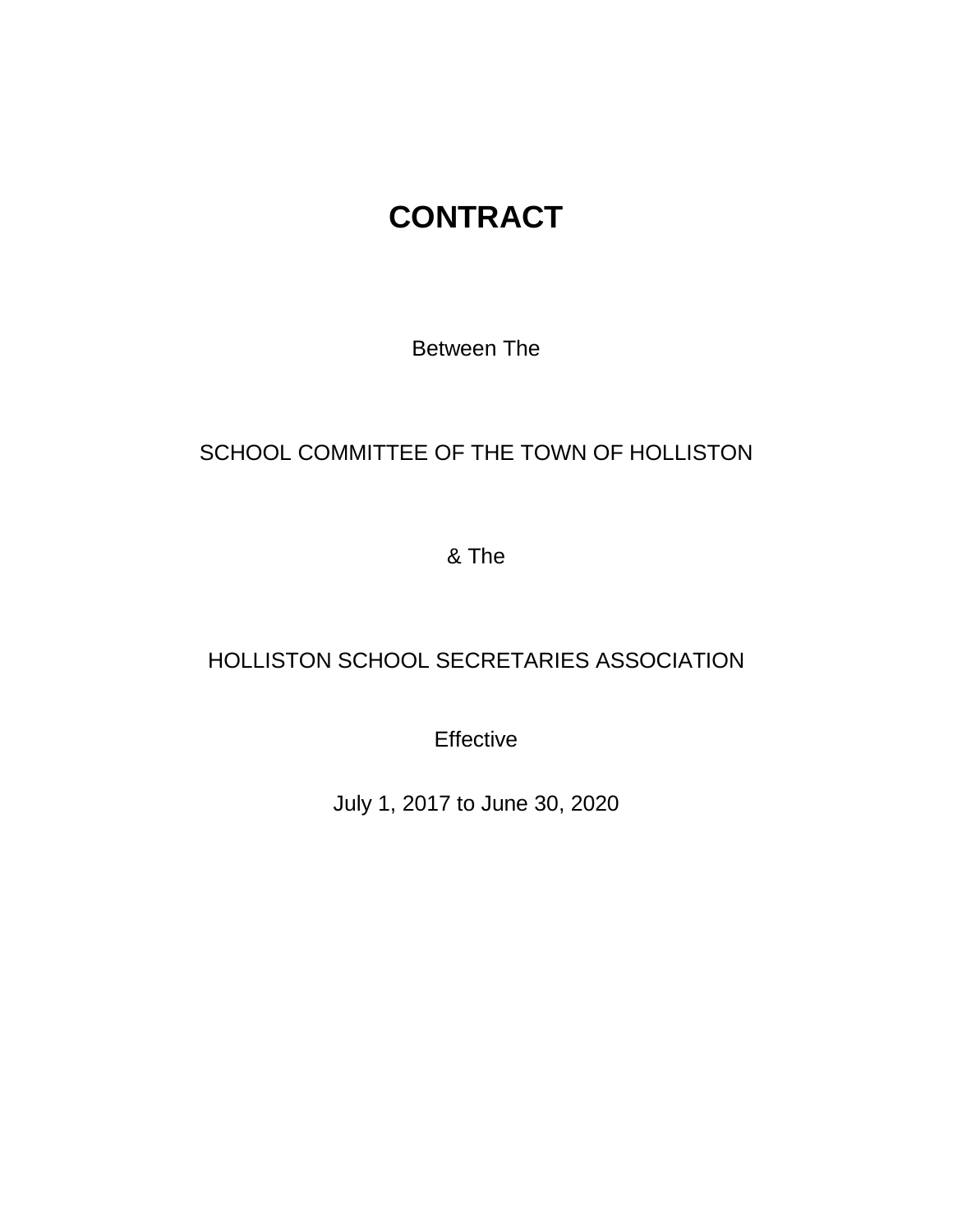| ı.    | <b>AGREEMENT</b>                                                                                                                                                                                                                                                                                                                                                      | $\mathbf{1}$                                                                                                          |  |  |  |  |  |  |
|-------|-----------------------------------------------------------------------------------------------------------------------------------------------------------------------------------------------------------------------------------------------------------------------------------------------------------------------------------------------------------------------|-----------------------------------------------------------------------------------------------------------------------|--|--|--|--|--|--|
| Ш.    | <b>PREAMBLE</b>                                                                                                                                                                                                                                                                                                                                                       |                                                                                                                       |  |  |  |  |  |  |
| III.  | <b>MANAGEMENT RIGHTS</b>                                                                                                                                                                                                                                                                                                                                              |                                                                                                                       |  |  |  |  |  |  |
| IV.   | <b>NON-DISCRIMINATION</b>                                                                                                                                                                                                                                                                                                                                             |                                                                                                                       |  |  |  |  |  |  |
| V.    | <b>RECOGNITION</b>                                                                                                                                                                                                                                                                                                                                                    |                                                                                                                       |  |  |  |  |  |  |
| VI.   | <b>DURATION</b>                                                                                                                                                                                                                                                                                                                                                       |                                                                                                                       |  |  |  |  |  |  |
| VII.  | <b>DEFINITION</b>                                                                                                                                                                                                                                                                                                                                                     |                                                                                                                       |  |  |  |  |  |  |
| VIII. | <b>JOB POSTINGS, SALARY&amp; EVALUATION POLICIES</b><br><b>Job Postings</b><br>a.<br><b>New Hires</b><br>b.<br>Evaluations<br>C.<br>d.<br><b>Involuntary Transfer</b><br>Salary Increases<br>е.<br>$f_{\rm{r}}$<br>Method of Payment<br>Overtime<br>g.<br><b>Travel Allowance</b><br>h.<br><b>Years of Service Grant</b><br>i.                                        | $\overline{2}$<br>3<br>$\begin{array}{c}\n3 \\ 3 \\ 3 \\ 3\n\end{array}$<br>$\overline{\mathbf{4}}$<br>$\overline{4}$ |  |  |  |  |  |  |
| IX.   | <b>LEAVES, VACATIONS, HOLIDAYS &amp; BEREAVEMENT</b><br>Sick Leave/ Sick Leave Pool<br>a.<br>b.<br><b>Emergency Leave</b><br>Personal Leave<br>C.<br>Family and Medical Leave<br>d.<br>Vacations<br>е.<br>f.<br>Paid Holidays<br><b>Emergency Days</b><br>g.<br>h.<br>Bereavement<br><b>Tuition/Conference Allotments</b><br>i.<br>j.<br><b>Religious Observances</b> | $\overline{4}$<br>55667<br>8<br>8<br>8<br>8                                                                           |  |  |  |  |  |  |
| Χ.    | <b>LENGTH OF DAY &amp; LENGTH OF SCHOOL YEAR</b>                                                                                                                                                                                                                                                                                                                      | 8                                                                                                                     |  |  |  |  |  |  |
| XI.   | <b>INSURANCE &amp; DEDUCTIONS</b><br>Medical, Dental and Life Insurance<br>a.<br><b>Tax Sheltered Annuities</b><br>b.<br>Group Income Protection Insurance<br>$C_{1}$<br>d.<br><b>Worker's Compensation</b><br><b>Credit Union</b><br>е.<br>f.<br><b>Association Dues</b><br>Service Fee<br>g.                                                                        | 9<br>9<br>$\boldsymbol{9}$<br>9<br>$\boldsymbol{9}$<br>$\boldsymbol{9}$<br>9<br>9                                     |  |  |  |  |  |  |
| XII.  | <b>SENIORITY &amp; REDUCTION IN FORCE</b>                                                                                                                                                                                                                                                                                                                             | 9                                                                                                                     |  |  |  |  |  |  |
| XIII. | <b>MISCELLANEOUS</b>                                                                                                                                                                                                                                                                                                                                                  | 10                                                                                                                    |  |  |  |  |  |  |
| IX.   | <b>GRIEVANCE &amp; GRIEVANCE PROCEDURE</b><br>Appendix A                                                                                                                                                                                                                                                                                                              |                                                                                                                       |  |  |  |  |  |  |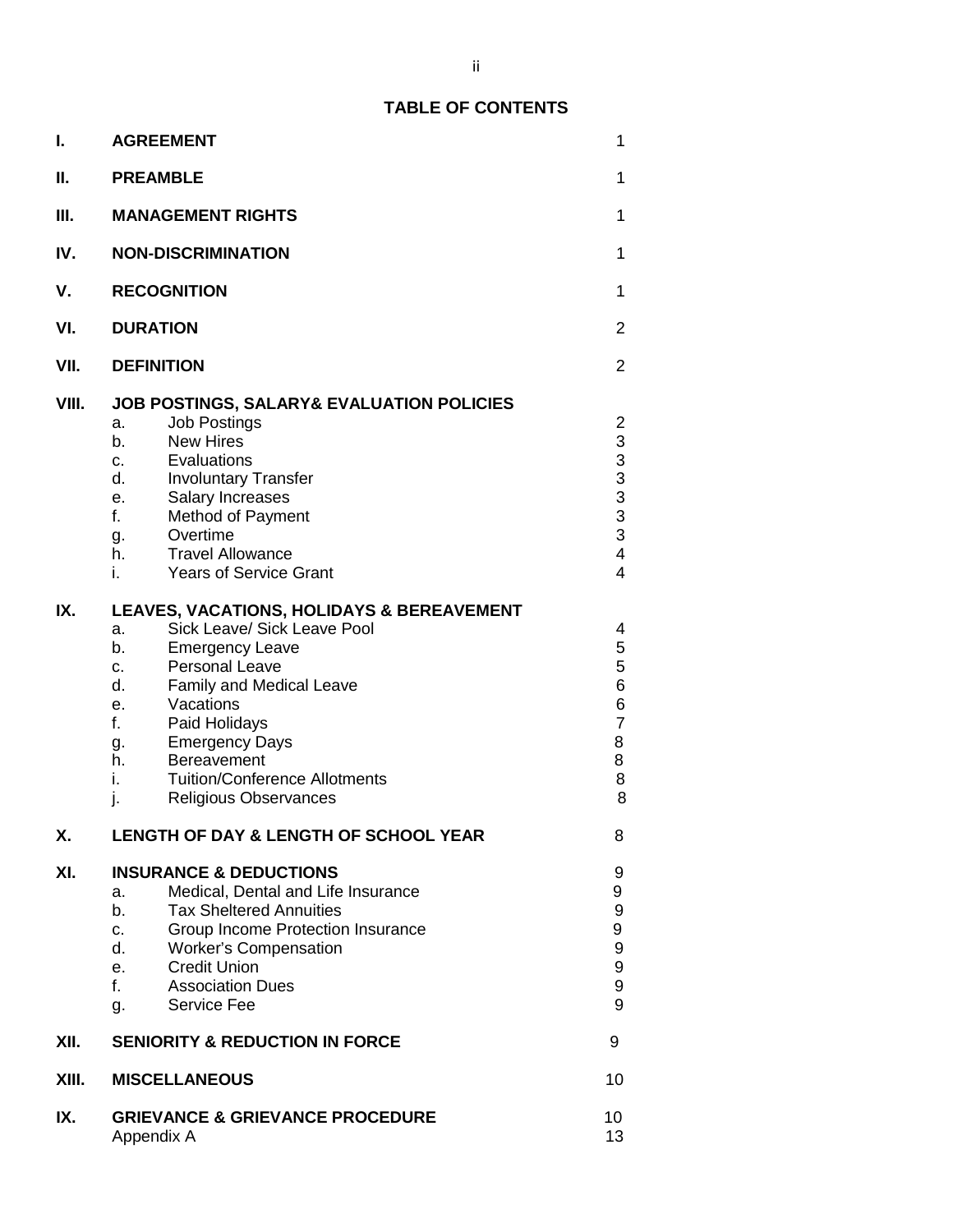# **I. AGREEMENT**

Pursuant to the provisions of Chapter 150E of the General Laws of this Commonwealth of Massachusetts as amended, THIS CONTRACT IS MADE this  $27<sup>th</sup>$  day of April 2017 by the SCHOOL COMMITTEE OF THE TOWN OF HOLLISTON (hereinafter sometimes referred to as the Committee) and the HOLLISTON SCHOOL SECRETARIES ASSOCIATION, HOLLISTON FEDERATION OF TEACHERS LOCAL 3275 AFT-MASSACHUSETTS, AFL-CIO (hereafter sometimes referred to as the Federation or HSSA/HFT).

# **II. PREAMBLE**

The Holliston School Secretaries Association, HFT Local 3275, AFT-MA, AFL-CIO and the Holliston School Committee recognize the valuable contribution made by the members of the bargaining unit in the school system and are committed to the principle that these employees should be treated and treat each other with mutual respect, dignity and appreciation by school administrators, teachers, paraprofessionals and other employees, parents and students.

# **III. MANAGEMENT RIGHTS**

Under the Laws of Massachusetts, the Committee, elected by the citizens of Holliston, has final responsibility for establishing the educational, financial, and business policies of the public schools of Holliston. The Committee is a public body established under and with powers provided by the Statutes of the Commonwealth of Massachusetts, and nothing in this Contract shall be deemed to derogate from or impair any powers, right or duty conferred upon the Committee by Statute or any Rule or Regulation of any Agency of the Commonwealth. As to every matter not specifically mentioned or provided for in this contract, the Committee, the Superintendent of Schools and the Principals retain all powers, rights, and duties that it has by law and may exercise the same at its discretion without any such exercise being considered in any way to be in violation of the terms of this Contract.

## **IV. NON-DISCRIMINATION**

The Holliston School Secretaries Association, HFT Local 3275, AFT-MA, AFL-CIO shall represent equally all employees covered under this Agreement without regard to membership or participation in or association with the activities of the Federation and membership in or support of any employee organization shall not be a requirement or condition of employment or a condition of the maintenance of employment except as provided in Article XI Section G Service Fee.

The HSSA/HFT shall represent equally all employees covered by this Agreement without regard to race, religion, color, sex, national origin, age, sexual orientation or disability.

The Holliston School Committee shall employ, assign, and promote persons without regard to race, religion, color sex, national origin, participation in an employee organization, age, sexual orientation or disability.

## **V. RECOGNITION**

a. The Holliston School Committee recognizes the Holliston School Secretaries Association, Holliston Federation of Teachers Local 3275, AFT-MA, AFL as the exclusive and representing bargaining agent for all receptionists, administrative secretaries, financial secretaries, procedural assistants and data specialists in the school system, with the exception of the secretary to the School Committee, secretary to the Superintendent of Schools, secretary to the Assistant Superintendent of Schools, the Human Resources Analyst and excluding all other employees of the Holliston Public Schools.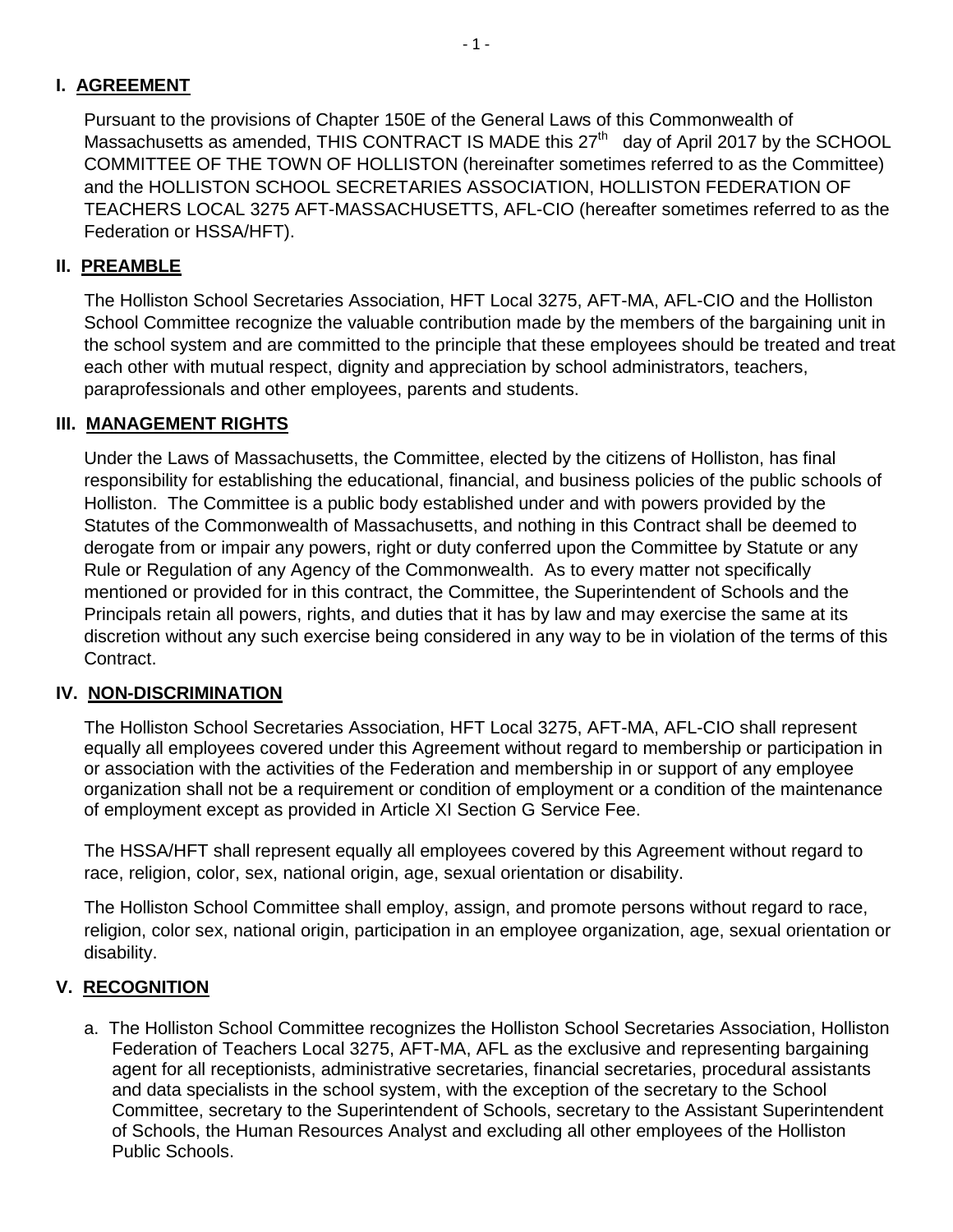b. The jurisdiction of the Union shall include those persons now or hereafter who perform the duties or functions of the categories of employees in the bargaining unit, regardless of whether these duties or functions are cited in this contract.

#### **VI. DURATION**

This agreement and each of its provisions shall be in effect as of July 1, 2017, and shall continue in full force and effect until June 30, 2020. This agreement shall remain in full force and effect until such time a successor agreement is successfully negotiated.

#### **VII. DEFINITION**

Where the word "Supervisor" is used in this contract, it refers to the Superintendent, Assistant Superintendent, Business Manager, Student Support Services Director, Student Services Administrator, Director of Technology, Principal and Assistant Principals.

Personnel:

- a. School Year 40 week schedule
- b. Calendar Year 52 week schedule
- c. Part-Time employee scheduled to work less than 40 hours per week
- d. Full-Time employee scheduled to work 40 hours per week

#### HSSA/HFT Temporary Assignments:

The parties recognize that additional temporary work assignments may arise from time to time. If the work assignment is on an intermittent basis or represents one project, this additional work, on an overtime basis, shall be first offered to existing members, as long as the member is qualified to do the work and the project can be completed in a timely manner.

If the need arises, it may be necessary for a member to perform a temporary assignment in a different position. That member, after five (5) consecutive days will receive per diem compensation at the higher rate, if applicable, beginning with the sixth  $(6<sup>th</sup>)$  day.

Non-Member Temporary/Substitute Assignment:

If a work assignment arises because a member is absent for more than fifteen (15) days, and no member is qualified and interested, the Supervisor may hire an individual to perform that work on a temporary basis. Non-member, temporary personnel not employed by an agency, will be paid at the lowest hourly rate in that job category.

#### **VIII**. **JOB POSTINGS, SALARY & EVALUATION POLICIES**

a. Job Postings:

Whenever a secretarial vacancy occurs or a new position is created, the Supervisor will inform the President of the HSSA/HFT and post the position for ten (10) business days. All internal candidates shall be given the opportunity to apply and interview for vacancies or new positions prior to the position being publicly advertised and filled. During the school year and summer months, when school year personnel are not at work, the HSSA/HFT President/designee will notify all members of job postings.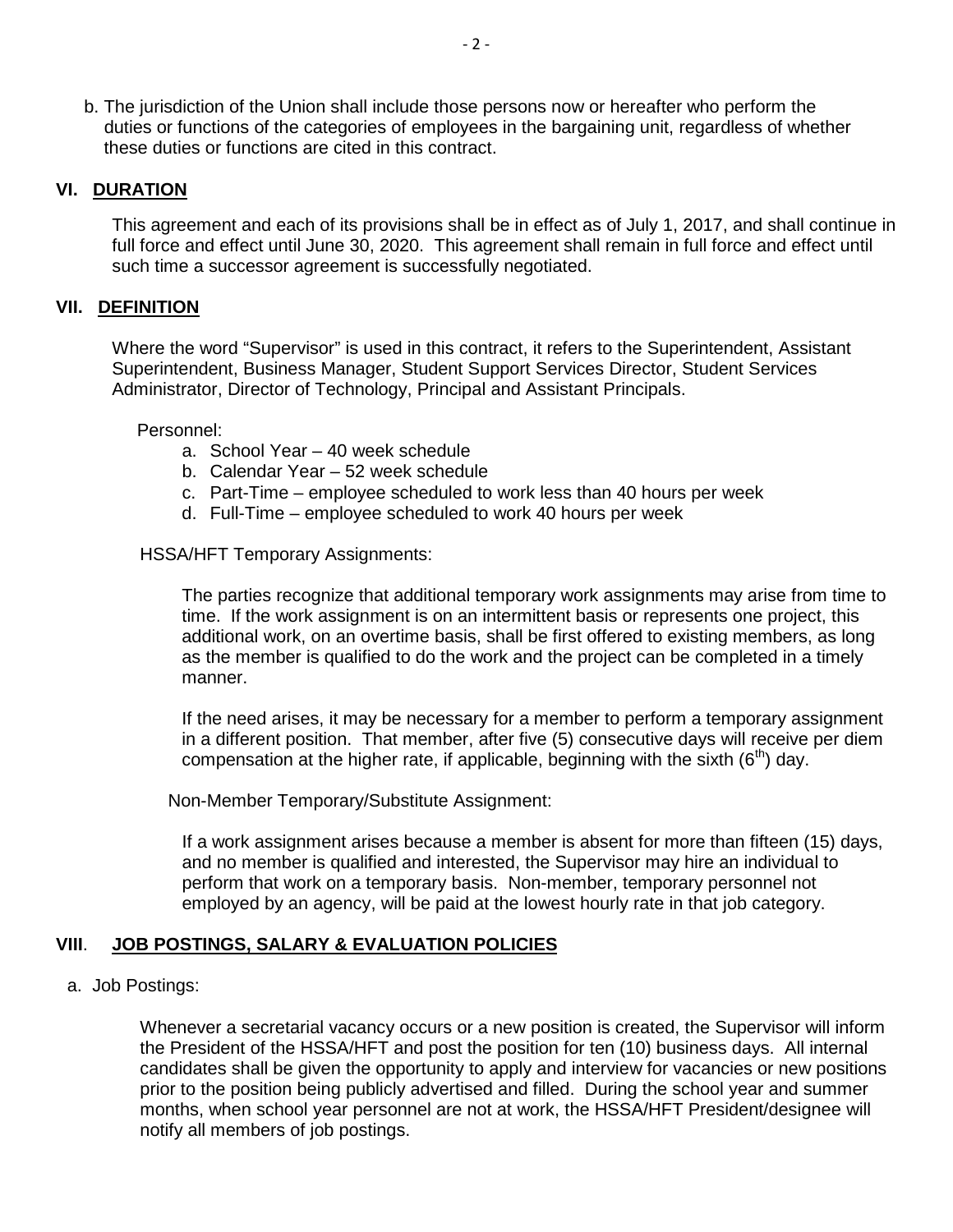b. New Hires:

Each new employee and each employee hired after a break in service (except for recall from layoff) shall be considered as a probationary employee until he/she has actually worked ninety (90) days. Probationary employees may be disciplined, discharged, or otherwise terminated by the Superintendent and/or Principal, as the case may be, and such action shall not be subject to challenge. Employees who are continued in the employ of the Holliston Public School District beyond their probationary period shall not be disciplined except for just cause.

When placing personnel new to the system on the appropriate step, upon the recommendation of the Superintendent, continuous full-year experience in related work may be substituted for actual secretarial experience. Placement of a new secretary on the salary schedule is not to be a step beyond years of actual experience.

c. Evaluations:

Each member will be evaluated in writing by their Supervisor no later than July 1 of each year using an agreed to format. A copy of the July 1 written evaluation will be signed by the employee and the Supervisor and sent to the Superintendent's office to become part of the employee's permanent personnel file. The member may append the evaluation prior to signing.

d. Involuntary Transfer

Any involuntary transfer or re-assignment shall be made only after a meeting between the Secretary and the Superintendent and/or his/her designee at which time the Secretary shall be provided written notification as to the reasons for such transfer or re-assignment. If so requested, the Secretary may have a representative present at the transfer / re-assignment meeting. The parties agree that a transfer or re-assignment shall not be subject to grievance and/or arbitration.

e. Salary Increases:

Contingent upon receiving a satisfactory performance evaluation as outlined in Section C above, unit members will progress up the salary scale included in Appendix A of this agreement one (1) step per year. This annual progression will continue until the unit member reaches the top step. Salary increments will be effective July 1<sup>st</sup> each year following 6-months of initial employment.

f. Method of Payment:

HSSA/HFT members shall be paid every two weeks based on timesheets. Payments for extra assignments will be made on a bi-weekly basis. In such cases, record of hours worked with approval of the Supervisor, must be submitted before payment can be processed.

g. Overtime:

All full-time (40 hours per week) members shall receive overtime pay at the rate of one and one half their regular hourly rate for all hours worked beyond 40 hours/week. All part-time (less than 40 hours per week) members shall receive their regular hourly rate for all hours worked up to 40 hours/week. Thereafter, these employees shall receive overtime pay at the rate of one and one half their regular rate for all hours worked beyond 40 hours/week.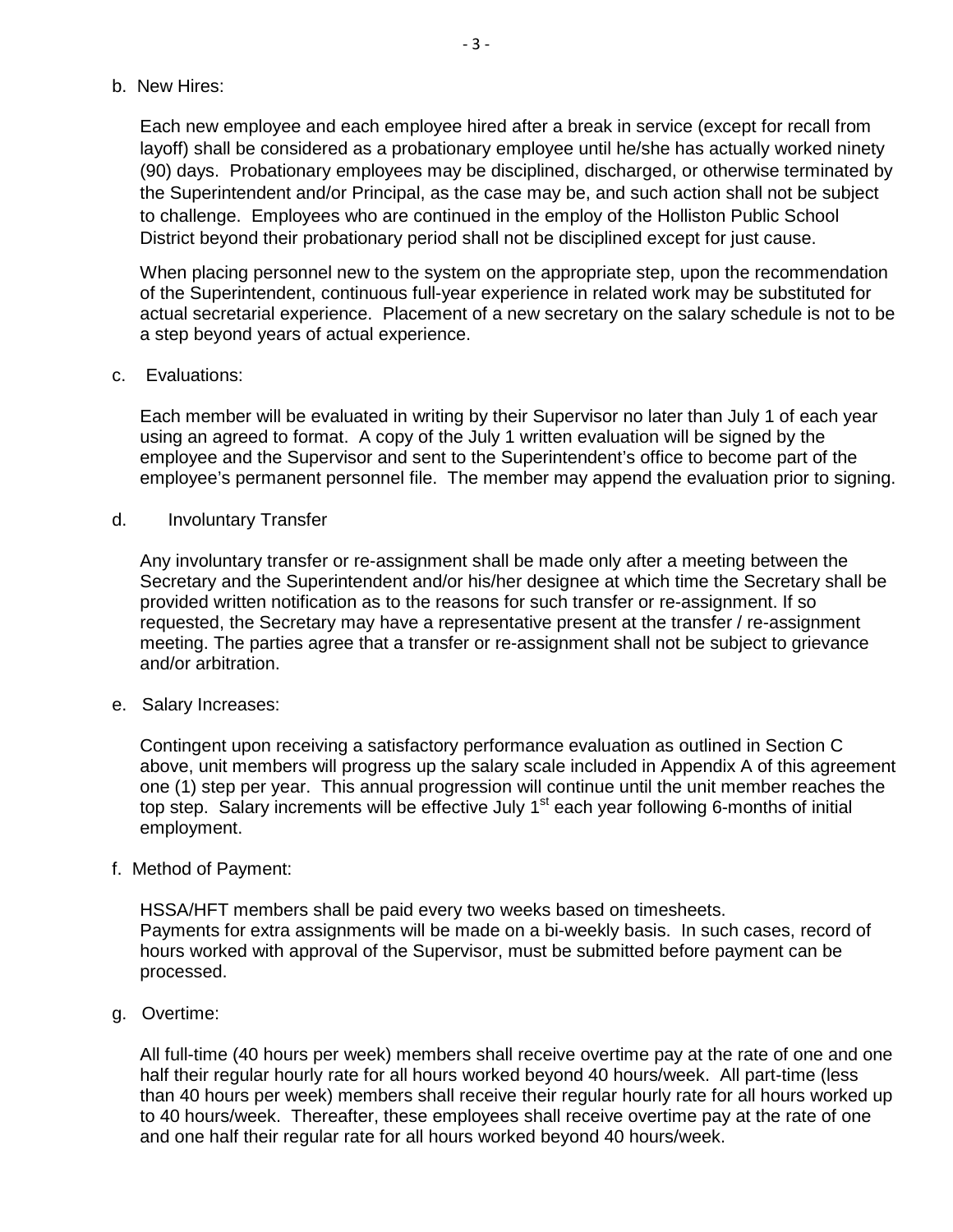Overtime time sheets are to be approved by the Supervisor prior to being processed for payment.

If the employee and Supervisor agree, compensatory leave may be allowed in lieu of overtime pay.

h. Travel Allowance:

A travel allowance at the current IRS approved rate will be paid to a member when it is necessary for them, in the course of employment, to use their automobile. The Supervisor must authorize such use in advance. Allowance shall not be paid from the member's home to the first stop or from the last stop to the member's home.

i. Years of Service Grant:

The Committee will grant a \$1,000 payment to any member who separates from the Holliston Public Schools, except for an employee discharged for cause, provided that the secretary has completed fifteen (15) years of service in the Holliston Public Schools.

The Committee will grant a \$2,500 payment to any member who separates from the Holliston Public Schools, except for an employee discharged for cause, provided that the member has completed twenty (20) years of service in the Holliston Public Schools.

Any secretary who separates from the Holliston Public Schools, except for an employee discharged for cause, and has completed ten (10) years of service in the Holliston Public Schools shall receive the sum of twenty-five dollars (\$25.00) for each accumulated day of sick leave beyond twenty-five (25) up to the total days accumulated. This shall be paid in the last paycheck received by the member.

#### **IX**. **LEAVES, VACATIONS, HOLIDAYS & BEREAVEMENT**

a. Sick Leave:

Calendar Year Personnel: Fifteen (15) paid days sick leave will be allowed per year cumulative to a maximum of 180 days.

School Year Personnel: Twelve (12) paid days sick leave will be allowed per year cumulative to a maximum of 172 days.

Adjustment is made on final paycheck on a pro-rated basis if the member should leave before the end of the year and have, during the time of service in the schools, used more than the total sick leave earned.

Sick Leave Pool:

Under the provisions of this contract, a Sick Leave Pool is created whereby a member of the HSSA/HFT may contribute up to a total of three (3) of the accumulated sick days annually. The purpose of this pool is to provide a bank against which secretaries may draw in the event of extended illness or accident, which has depleted a secretary's sick day accumulation. In order to be eligible for the Sick Leave Pool, a secretary shall have contributed at least one (1) sick day per year and shall have worked through the first day of their second full-year of employment as a secretary in the Holliston Public Schools. A secretary who is ineligible to draw from the Pool, shall not be required to contribute accumulated sick days to the Pool. Sick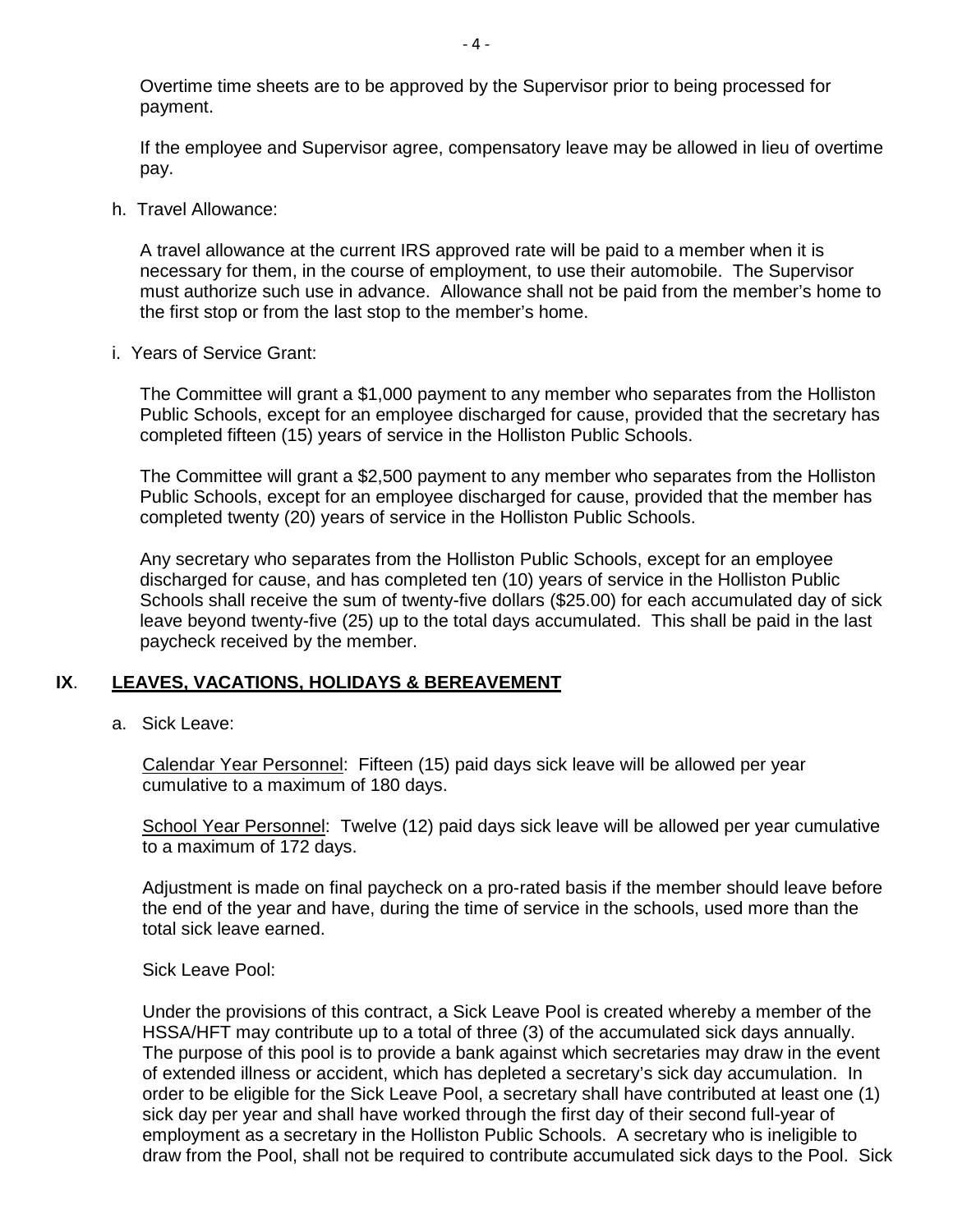Leave Pool days shall not exceed 125 days, except that a new secretary may contribute a day in order to be eligible for the Sick Leave Pool and days presently in the pool in excess of 125, if any, will remain in the pool until utilized. These exceptions may increase the Sick Leave Pool days in excess of 125 and not violate the agreement. In the event the sick bank depletes to 80 days, members will be contacted to contribute again in the same school year. In the event that the Sick Bank Pool nears its maximum limit to 125 days, members will be asked to sign a waiver and eligibility will revert to their contribution in the previous school year.

A secretary or appointed representative will petition the Superintendent of Schools to draw days from the pool.

A doctor's certificate indicating that the inability to perform is due to an extended illness or accident and indicating the probable continued duration of the absence shall be submitted to the Superintendent of Schools.

A Sick Leave Pool Board comprised of two (2) secretaries appointed by HSSA/HFT and two (2) Administrators appointed by the Superintendent will approve or disapprove the request. Upon a tie vote, any member of the Sick Leave Pool Board may seek to further discuss the issue prior to a revote. There will not be more than two re-votes. If two re-votes fail to resolve the tie, a fifth member will serve in a tie-breaking capacity. The Superintendent or designee or the HSSA/HFT President or designee, will serve in this tie-breaking capacity on an alternating year basis. For the school year 2017-2018, the Federation will serve in the tie-breaking capacity.

Upon approval of an allotment of days, the Office of the Superintendent of Schools will be notified in writing in order that the said secretary will continue to receive her check in the routine manner.

The Sick Leave Pool shall be available for use for a reasonable period. Each case shall be reviewed and extensions of use beyond an original allotment shall be determined by the Sick Leave Pool Board. Decisions of the Sick Leave Pool Board are not subject to grievance and/or arbitration*.*

b. Emergency Leave:

Emergency leave is deducted from sick leave days. In the event of serious illness in the immediate family the following is allowed:

Calendar Year Personnel: A maximum of six (6) paid days a year paid leave will be allowed.

School Year Personnel: A maximum of five (5) paid days a year paid leave will be allowed.

c. Personal Leave:

Personal leave is to allow employees time for business or personal commitments that cannot be scheduled at any other time than during the regular workweek. Personal leave is not cumulative from year to year, nor may personal leave, over and above the number of days allowed, be charged against sick leave. Requests for personal days, except for emergencies or unforeseen situations, shall be approved by the Supervisor and submitted to the Superintendent/designee at least 48 hours in advance of the day taken. In the event of emergencies or unforeseen circumstances, the request shall be filed as soon as possible but no later than three (3) school days after the employee has returned to work.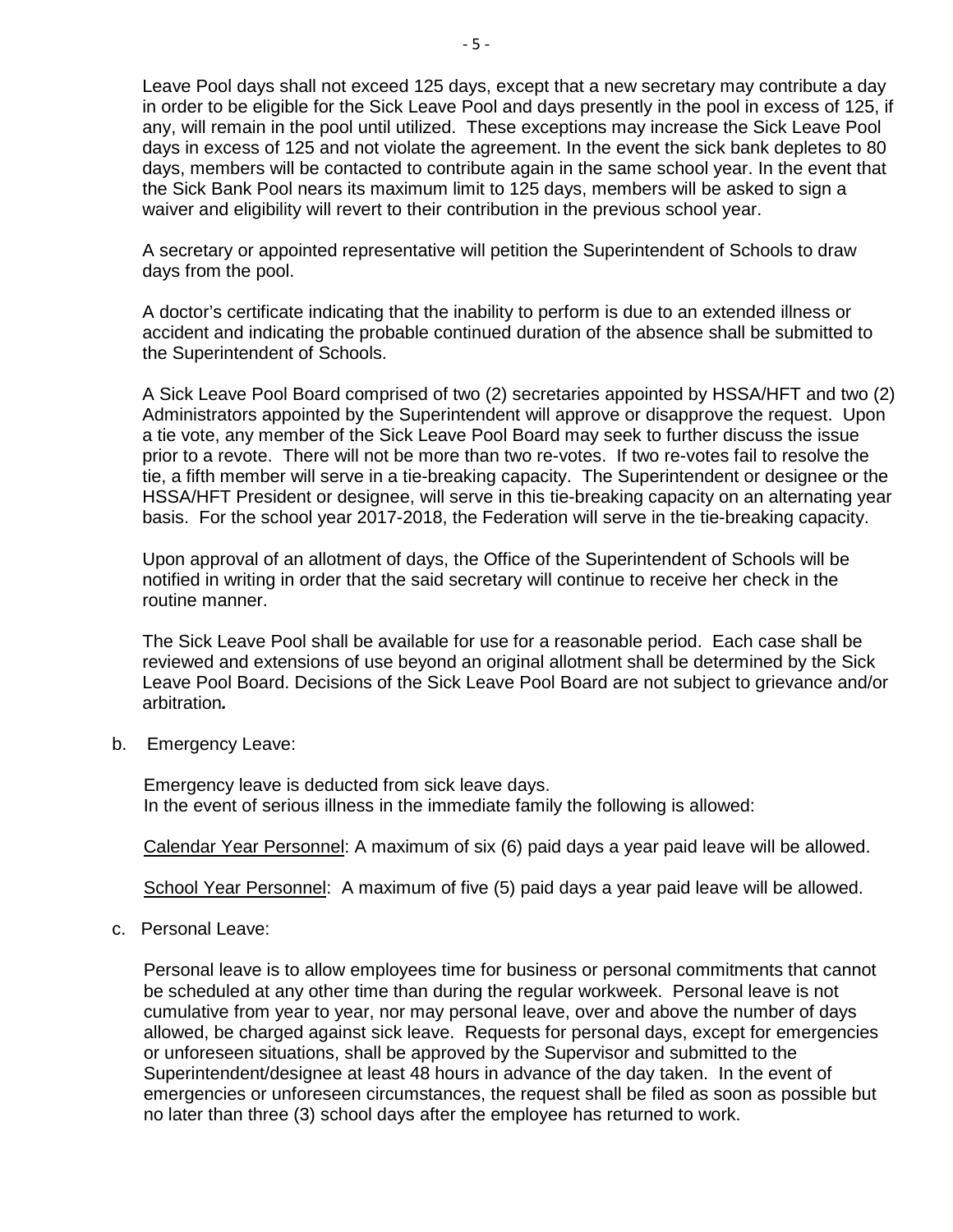Personal leave may not be taken on days immediately before or after a vacation period, holiday weekend, or holiday. Exceptions may be made by the Superintendent. Such decisions are not subject to the Grievance Procedure.

Calendar Year Personnel: A maximum of four (4) paid days a year may be allowed for personal reasons.

School Year Personnel: A maximum of three (3) paid days a year may be allowed for personal reasons.

d. Family and Medical Leave:

All employees are eligible for leave under the Family and Medical Leave Act.

e. Vacations:

#### Calendar Year Members

Members hired prior to July 1, 2004 will be entitled to twenty-five (25) paid vacation days per year. Calendar year members hired after July 1, 2004 will follow the schedule below.

Vacation requests must be approved by the Supervisor. For Calendar year employees, up to ten (10) paid vacation days may be carried over to be used the next year. Carry over requests must be in writing with approval of the Supervisor.

#### School Year Members

School year members hired prior to July 1, 2004 will be compensated for 200 days (not to exceed a maximum of 190 days of employee attendance) plus 15 earned vacation days at the appropriate per diem rate. Based on the schedule below, additional days earned beyond 15 up to 20 can be taken as vacation days during the school year with the approval of the Supervisor or will be paid at the employee's per diem rate in the last pay period of the fiscal year.

School year members hired prior to July 1, 2004 who move to calendar year positions will receive twenty-five (25) paid vacation days per year.

School year members hired subsequent to July 1, 2004 will be compensated for 200 days (not to exceed a maximum of 190 days of employee attendance) plus earned vacation days per year based on the schedule below up to 15 days at the appropriate per diem rate. Based on the schedule below, additional days earned beyond 15 up to 20 can be taken as vacation days during the school year with the approval of the Supervisor or will be paid at the employee's per diem rate in the last pay period of the fiscal year.

| <b>Vacation Schedule:</b> | Calendar Year | <b>School Year</b> |
|---------------------------|---------------|--------------------|
|                           | Days Earned   | Days Earned        |
| 1-4 years of service      | 10            | 10                 |
| 5 years of service        | 15            | 11                 |
| 6 years of service        | 16            | 12                 |
| 7 years of service        | 17            | 13                 |
| 8 years of service        | 18            | 14                 |
| 9 years of service        | 19            | 14                 |
| 10 years of service       | 20            | 15                 |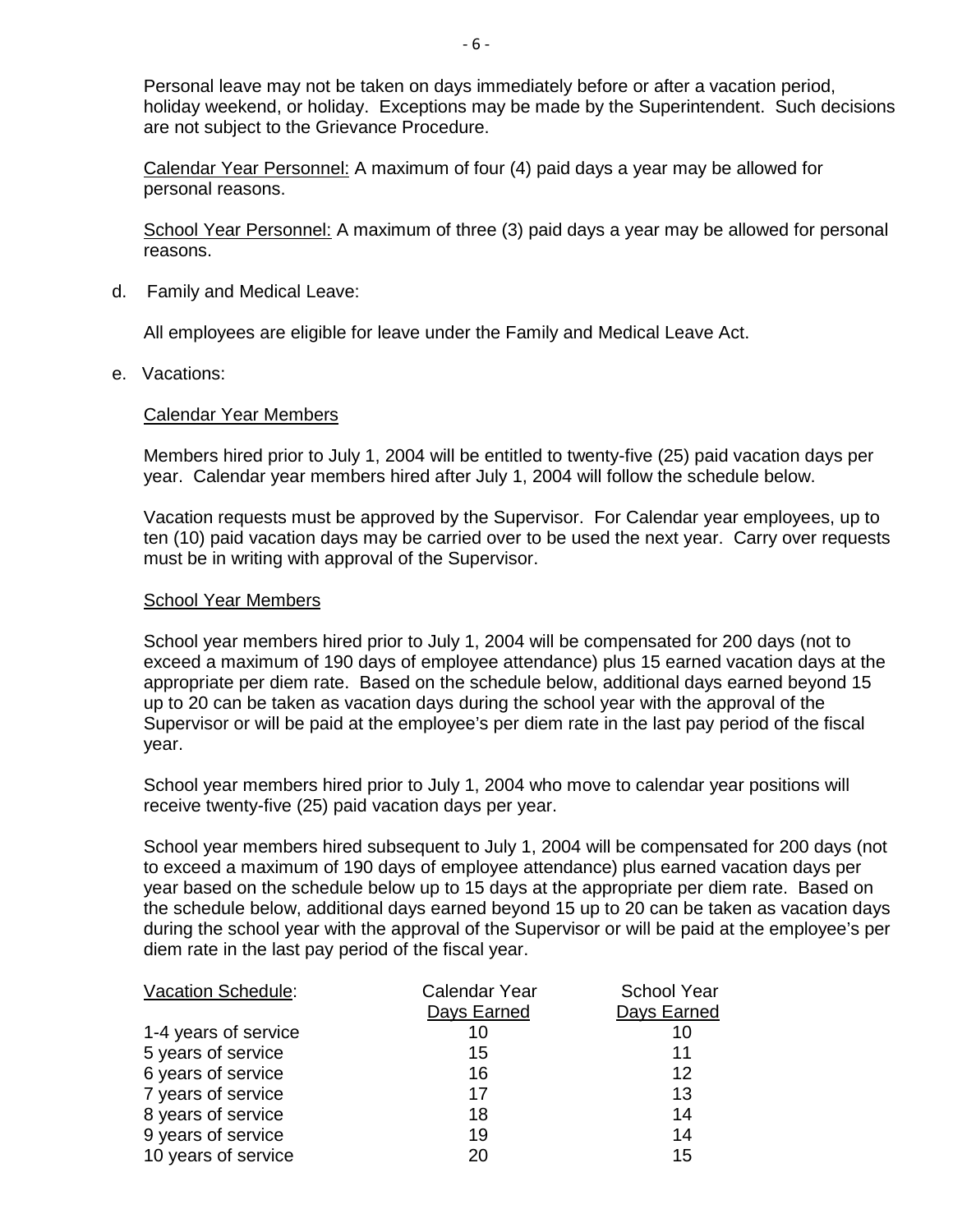| 21 | 16  |
|----|-----|
| 22 | 17  |
| 23 | 18. |
| 24 | 19  |
| 25 | 20. |
|    |     |

At the discretion of the Supervisor, each member will be entitled to up to one five-day unpaid vacation each year if the member has a special basis on which to take said vacation. The member must request the days in advance.

#### f. Paid Holidays:

The Holidays listed below will be allowed when they fall within the regular workweek, or on a Monday when the holiday, itself, falls on Sunday. If one of these Holidays falls on a Saturday, secretaries may take either Friday or Monday of that period, or some other mutually agreed upon day, at the discretion of the Supervisor. If a secretary should work on a paid Holiday, arrangements will be made to take off some other day.

July  $4<sup>th</sup>$  and the day before Labor Day Rosh Hashanah\* Yom Kippur\* Columbus Day Veterans Day\* Thanksgiving and the day after Christmas and one additional day before or one day after New Year's Day and one additional day before or one day after Martin Luther King Day Presidents' Day Good Friday Patriots' Day Memorial Day

\*These holidays are allowed as paid holidays only when school is closed in observance of the holiday.

Labor Day shall be allowed as a paid holiday for all secretaries, regardless of when the school year begins.

g. Emergency Days:

On days when school is not in session due to inclement weather or natural emergencies, members shall not be required to work but shall receive their regular compensation for the day.

If the school year extends beyond the 40 week period in June, school year personnel will work through the last day of school and be compensated at their regular per diem rate via time sheet or allowed compensatory time the following school year.

In the event of emergency dismissal, members will be allowed to leave at the discretion of the Supervisor.

In the event of a natural emergency where roads are deemed safe for travel and the school offers sanitary conditions, members may be required to report to work.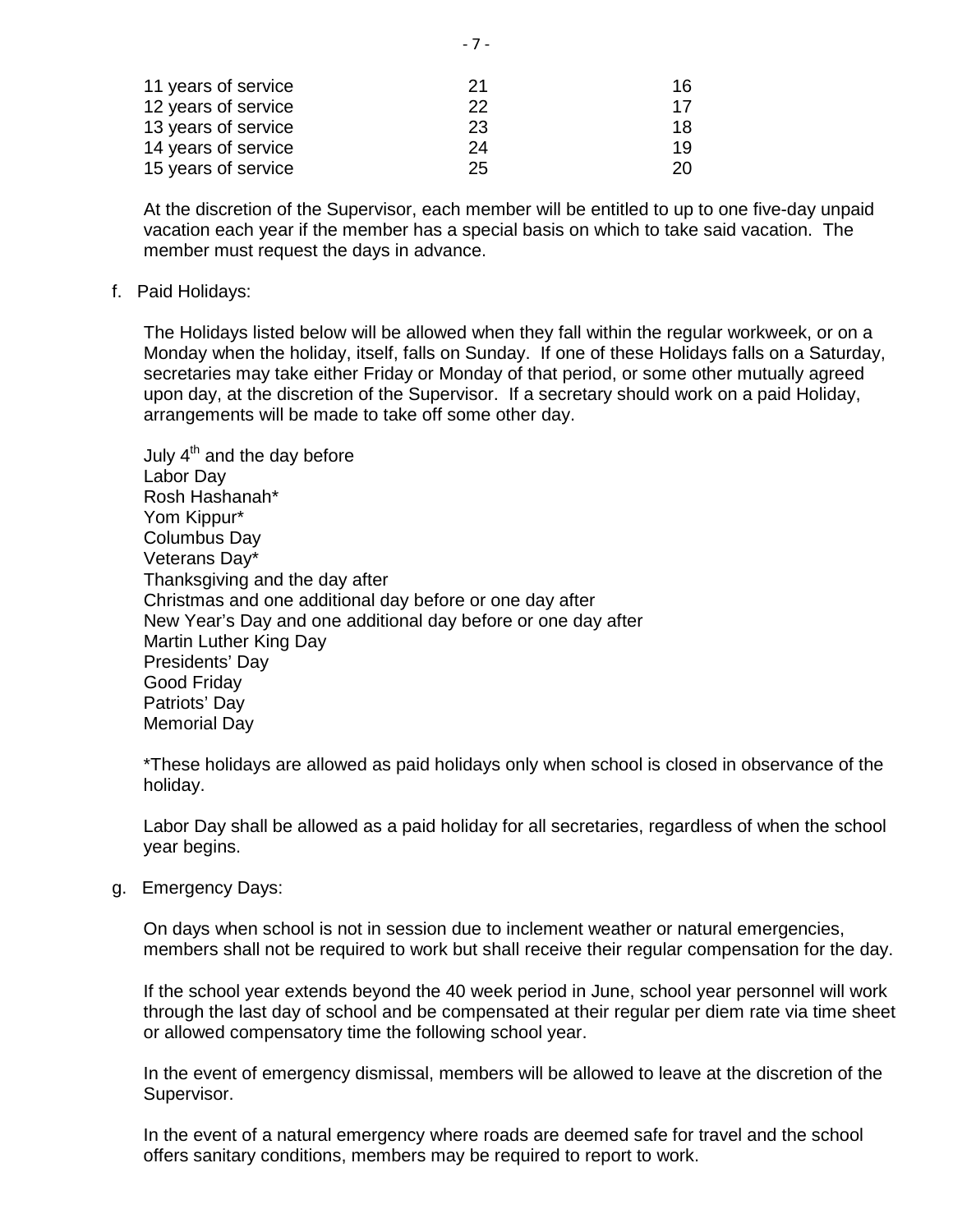h. Bereavement:

When a death occurs in an employee's immediate family, employees shall be entitled to five (5) consecutive work days off with pay for bereavement. The consecutive days may be waived in unusual circumstances and not unreasonably denied.

For purposes of this article, the definition of Immediate Family shall be spouse, domestic partner, child, parent, sibling, in-law parents, in-law siblings, grandparents, grandchild, aunt, uncle, niece, nephew or cousin. A "domestic partnership" is an interpersonal relationship between two individuals who live together and share a common domestic life but are not married.

Employees shall be entitled to 2 consecutive work days off with pay for bereavement for the death of a close friend.

i Tuition/Conference Allotments:

The School Committee shall provide up to \$500 per year per member to allow attendance at conferences and workshops. The Supervisor and the Superintendent must approve said conference or workshop, in advance.

The School Committee shall provide up to \$500 per year per secretary as tuition payment for secretaries who have such course work approved in advance by the Supervisor and the Superintendent.

j. Religious Observances

Religious holidays are allowed. They are not charged against personal or sick leave.

#### **X. LENGTH OF DAY & LENGTH OF YEAR FOR SCHOOL YEAR MEMBERS**

#### Length of Day:

The regular workday for all 40-hour members is eight hours, inclusive of a half-hour paid lunch, which shall be duty free. The offices will be covered during lunch period.

#### Length of Year for School Year Receptionists/Financial Secretaries:

School Year Receptionists will begin work up to five days prior to the students' first day, which may include Professional Development days, and end their work year to coincide with the school-year calendar. At the Supervisor's discretion, a School Year Receptionist may work a combination of days before the students' first day and after the students' last day up to a total of five.

#### Length of Year for School Year Procedural Assistants:

School Year Procedural Assistants will begin work up to five days prior to the students' first day, which may include Professional Development days, and end their work year up to five days after the students' last day. At the Supervisor's discretion, a School Year Procedural Assistant may work a combination of days before the students' first day and after the students' last day up to a total of ten.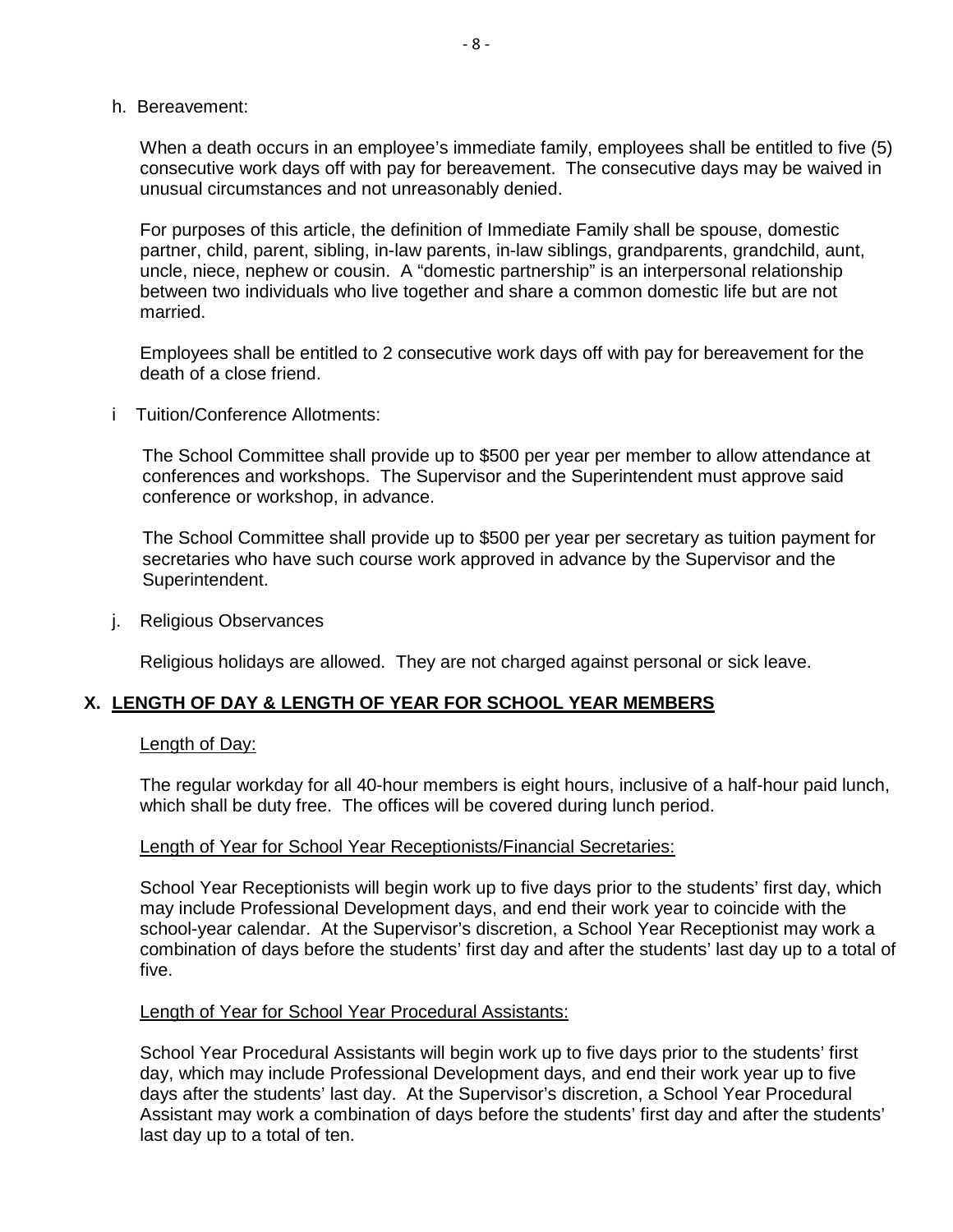School year members do not work school vacation periods (December, February & April) designated by the annual school calendar.

#### **XI**. **INSURANCE & DEDUCTIONS**

- a. Medical, Dental and Life Insurance: Medical, dental and life insurance are available under the Town of Holliston's participatory program as for all other Town employees.
- b. Tax Sheltered Annuities: All personnel may purchase tax sheltered annuities.
- c. Group Income Protection Insurance: Also available to all personnel is Group Income Protection Insurance. Premiums vary in price in accordance to age of employeeand coverage. Payment can be made direct or through payroll deductions.
- d. Worker's Compensation: All Town employees are covered under the Town's Blanket Policy. Any accident during school time should be reported promptly and, the required forms filed, with the Central Office. (This coverage will pay doctors' and hospital bills and percentage of salary in case of long-term absence resulting from such injury.)
- e. Credit Union: Payroll deductions to a Credit Union shall be made available to all secretaries. Deductions shall be on those pay days agreed to by the secretary and the Town Treasurer.
- f. Association Dues: Association Dues are collected in full by October 1 or by payroll deduction. Employees hired after March 1<sup>st</sup> will be assessed one-third of the current year's dues.
- g. Service Fee: In accordance with the provision of Section 12 of Chapter 150E of the General Laws, the employer shall require as a condition of employment during the life of this Agreement, the payment on or after the  $30<sup>th</sup>$  day following the beginning of such employment or the effective date of this Agreement, whichever is later, of a service fee to the Association. The amount of the service fee shall be equal to the amount required to become a member and remain a member in good standing of the Association. The Association will defend, indemnify, and hold the employer harmless in the event of any litigation arising out of the implementation of this section.

## **XII**. **SENIORITY AND REDUCTION IN FORCE**

Seniority shall be defined as the period of time beginning on the date of hire by the Holliston Public Schools in a position included in the HSSA/HFT contract. All employees shall be placed in rank order, least senior to most senior member. The Seniority List will be updated by the Office of the Superintendent by October 1<sup>st</sup> each year and sent to the HSSA/HFT President. The President will distribute to all members.

In the event that employees are to be reduced in number, the following procedure will be used to determine the individual or individuals whose employment will be terminated or whose position will be reduced by hours or days.

a. If a layoff will occur, the parties agree that any member may elect to be laid off prior to the involuntary layoff of a member.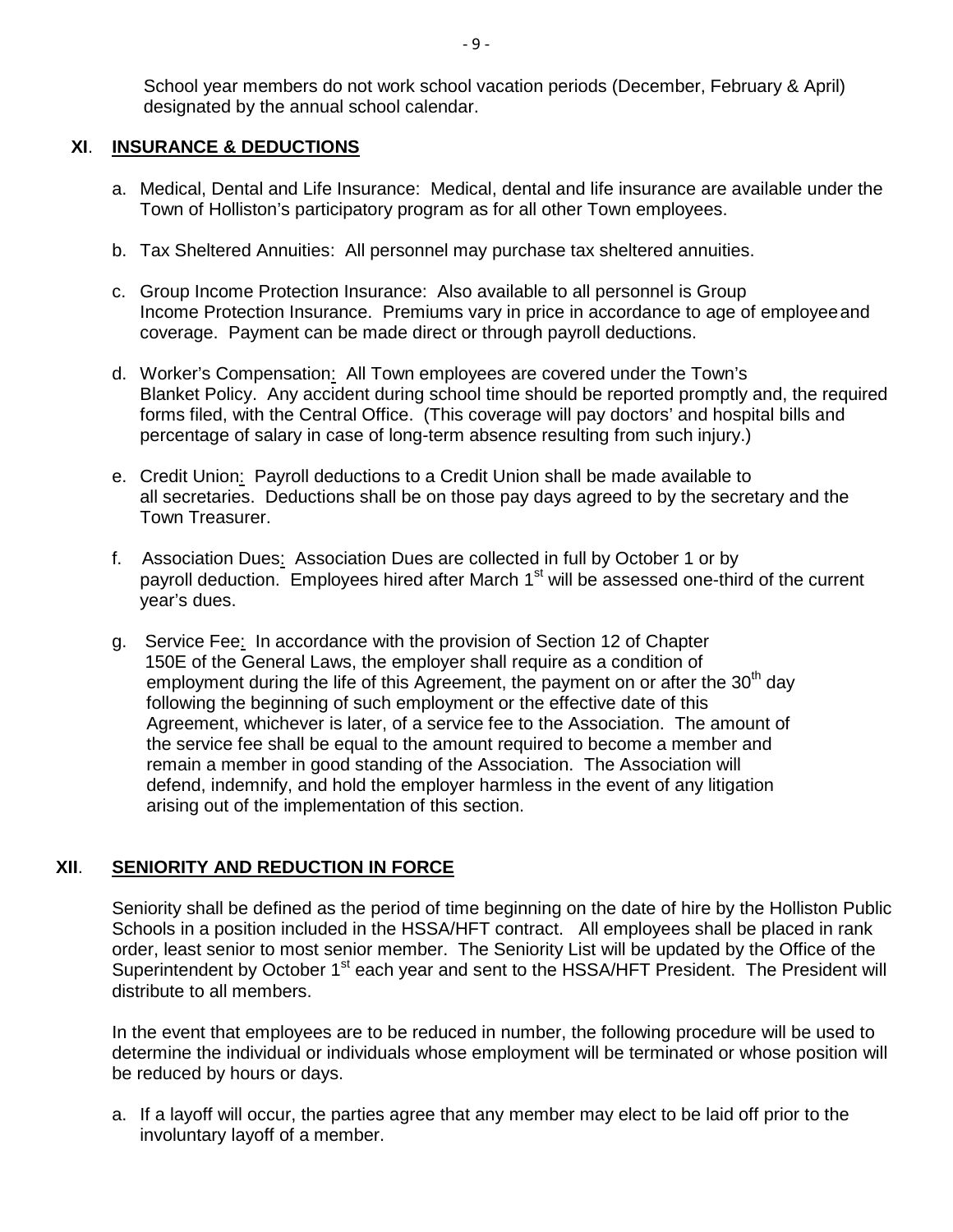- b. Employees and the HSSA/HFT President/designee will be provided with two (2) weeks notice prior to layoff.
- c. If a position is eliminated or reduced, said elimination or reduction shall affect the least senior employee in that position. A calendar-year person can only displace the least senior calendar-year person. A school-year person can only displace the least senior school-year person.
- d. If an employee chooses not to exercise their displacement rights, they will be treated as a laid off employee.
- e. An employee who has been displaced or laid off under the provisions of this Article will, for two (2) years, be notified of any available HSSA/HFT positions and be given the opportunity to return to work provided said employee notifies the Office of the Superintendent of Schools in writing by July  $1<sup>st</sup>$  of each year that said employee wants to be notified of openings and/or considered for recall.

#### **XIII. MISCELLANEOUS**

- a. The Holliston School Department shall provide the Federation a seniority list of all employees in the bargaining unit indicating the date of hire. The list shall be given to the Federation sixty (60) days after the execution of this Agreement and annually thereafter by October 1.
- b. Employees shall not be required to transport students in their personal automobiles.
- c. Jointly acknowledging the value and need for quality professional development for HSSA/HFT members, District Administration and the HSSA/HFT agree to meet between August 15<sup>th</sup> and September 15<sup>th</sup> of each year to develop professional development opportunities for the HSSA/HFT members. These may include activities that occur on professional days or not, and may be held on or off campus. If a HSSA/HFT member is asked by an administrator to attend any additional professional development program days, the member shall be paid for his/her attendance at such a program.
- c. The cost of production of the final contract document shall be borne equally by the Committee and the Federation.

#### **XIV**. **GRIEVANCE AND GRIEVANCE PROCEDURE**

a. Definition of a Grievance

For the purpose of this Agreement, a Grievance will be defined as a dispute between a member of the bargaining unit covered by this Agreement or the Association and the Committee over the interpretation or application of this Agreement, or the alleged inequitable or discriminatory treatment of an employee under this Agreement.

b. Grievance Procedure – Three Levels:

Level One: A written statement of the alleged grievance shall be filed by the individual employee, or the Association, on behalf of the employee to the employee's immediate Supervisor.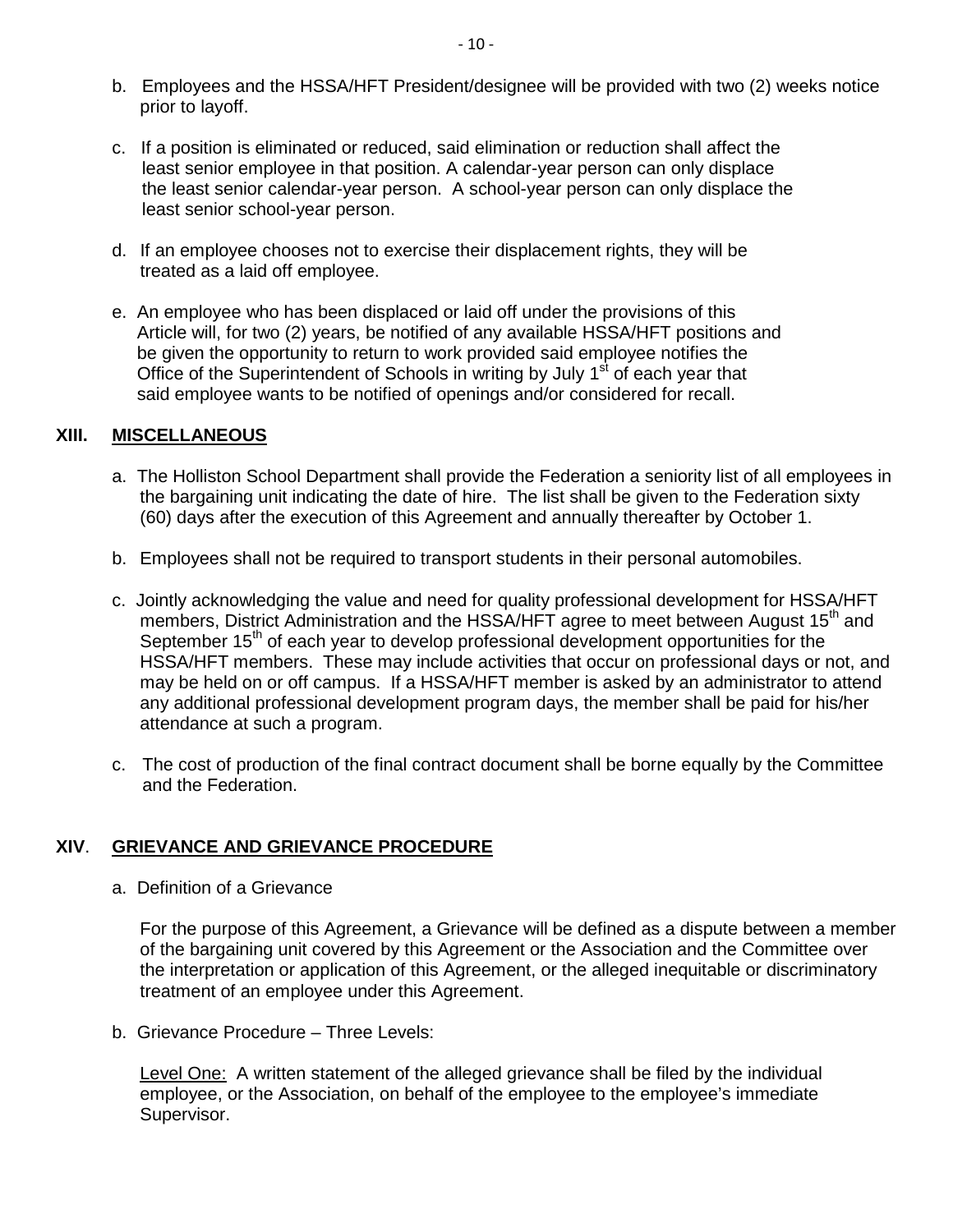The written statement must specify the section of the contract violated, the redress sought, and must be filed within fifteen (15) working days after the alleged violation occurred or became known.

The Supervisor will meet with the grievant and a representative of the Association within ten (10) working days of receipt of the grievance statement.

Within ten (10) working days thereafter the Supervisor will render his/her decision in writing to the grievant and the Association.

Level Two: If the grievant or Association is dissatisfied with the decision of the Supervisor at Level One, the grieved party will, within fifteen (15) working days of the receipt of the decision, submit the grievance in writing to the Superintendent of Schools, stating the dissatisfaction with decision at Level One.

If in the judgment of the Association, the grievance affects a group or class of employees, the grievance may be submitted at this level. A meeting with the Superintendent or designee will be scheduled with the grievant and a representative of the Association within ten (10) working days of the receipt of the written grievance.

The Superintendent or designee will render a written decision to the grievant and the Association within fifteen (15) working days of the meeting. Copies of the written statement or grievance and copies of the written decision at Levels One and Two shall be submitted to the School Committee.

Level Three: If the grievant and/or Association is/are dissatisfied with the decision at Level Two or if no decision has been rendered within fifteen (15) working days after the Level Two meeting, the Association may within twenty (20) working days submit the grievance to arbitration as provided in this Contract.

The grievance shall be submitted to an Arbitrator who shall be selected mutually by both parties.

If the parties do not mutually select an Arbitrator within fifteen (15) working days from the date of submission of the grievance to arbitration, then either party may file a demand for arbitration with the American Arbitration Association.

The Arbitrator shall be bound by the terms and conditions of this agreement and by the written submissions of both parties of the grievance to arbitration. The Arbitrator's decision shall not extend beyond said submissions nor alter, amend or modify the provisions of this Contract.

Further, the Arbitrator shall render a decision within thirty (30) calendar days from the date of the completion of the arbitration hearing. Such decision shall be final and binding on both parties to this agreement.

The cost of the services of the Arbitrator and costs incurred which were mutually agreed to shall be born equally by the Committee and the Association.

#### c. No Discrimination Based on Grievance Filings

No written communications or other document or record relating to a grievance shall be filed in the personnel file maintained by the Holliston School Department for any employee involved in presenting such grievance, nor shall such grievance become a part of any file or record which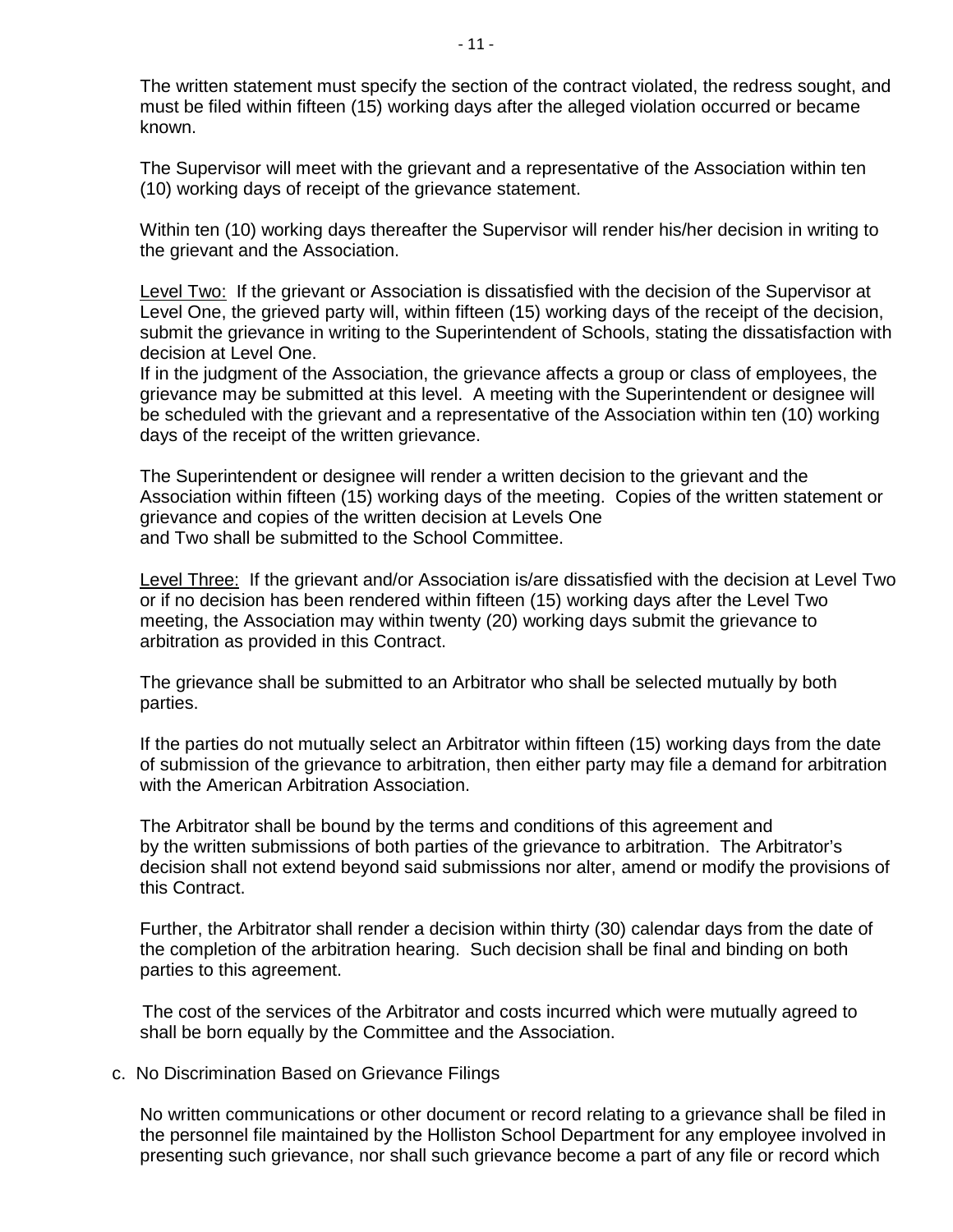is utilized in the promotion procedure, nor shall it be used in any recommendation for job placement, nor shall there be any other discrimination against any party in interest or any member of the Grievance Committee or Association representative.

#### d. Savings Clause

If any provision of this Agreement is or shall at any time be contrary to law, then such provision shall not be applicable or performed or enforced, except to the extent permitted by law and substitute action shall be subject to appropriate consultation and negotiation with the Federation.

In the event that any provision of the Agreement is or shall be contrary to law, all other provisions of the Agreement shall continue in effect.